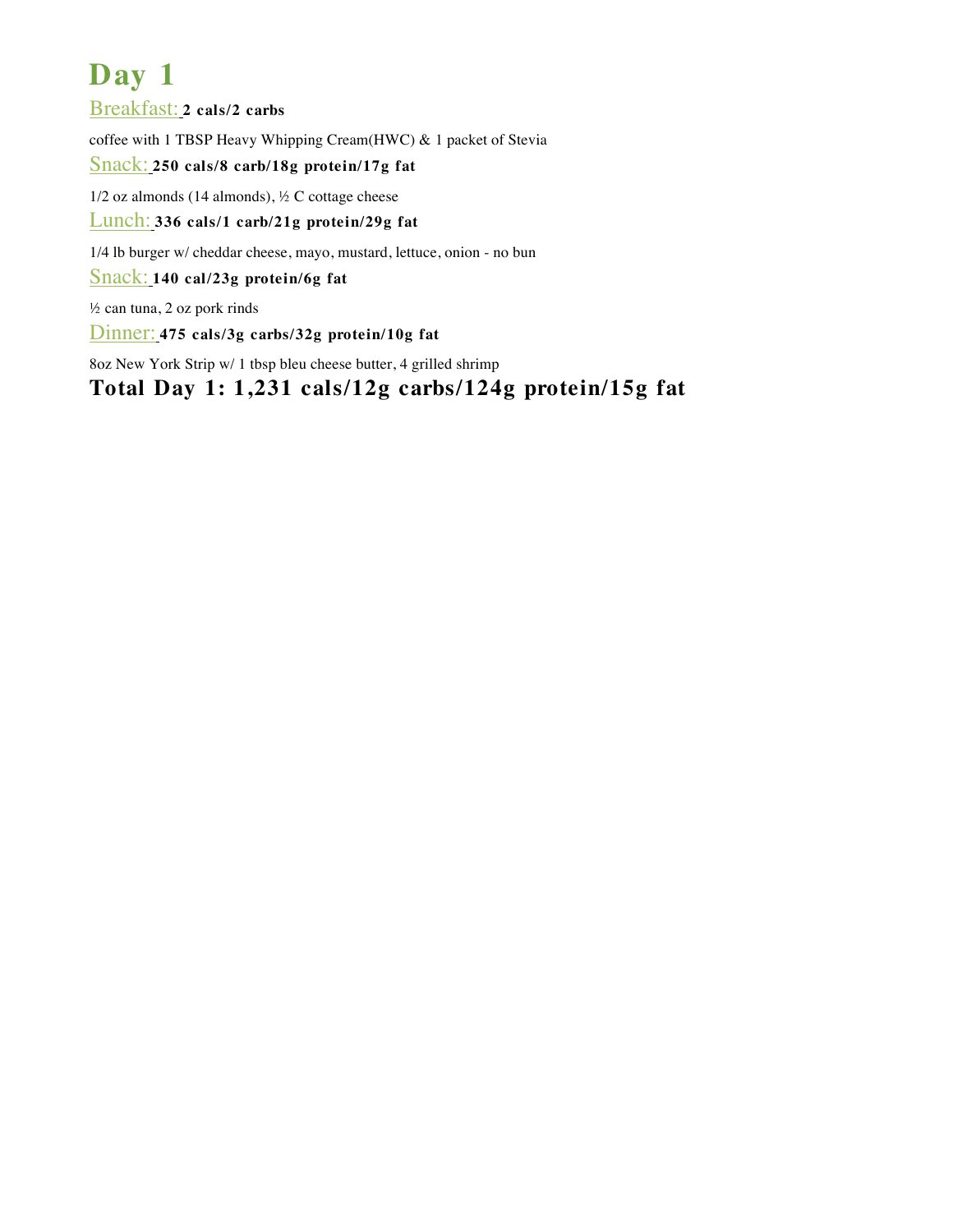Breakfast: **2 cals/2 carbs**

coffee with 1 TBSP Heavy Whipping Cream(HWC) & 1 packet of Stevia

Snack: **70 cals/9 carb/9g protein**

1/2 C plain greek yogurt w/ stevia packet and ¼ C blueberries

Lunch: **302 cals/4 carb/52g protein/7g fat**

4 oz grilled chicken w/ 2 tbsp salsa,  $\frac{1}{2}$  C cottage cheese

Snack:**156 cal/1g carb/13g protein/11g fat**

2 hard boiled eggs - or any way you like

Dinner: **542 cals/6g carbs/52g protein/33g fat**

Chicken Cordon Bleu, side salad w/ ranch, 9 spears asparagus

**Total Day 2: 1,122 cals/21g carbs/126g protein/56g fat**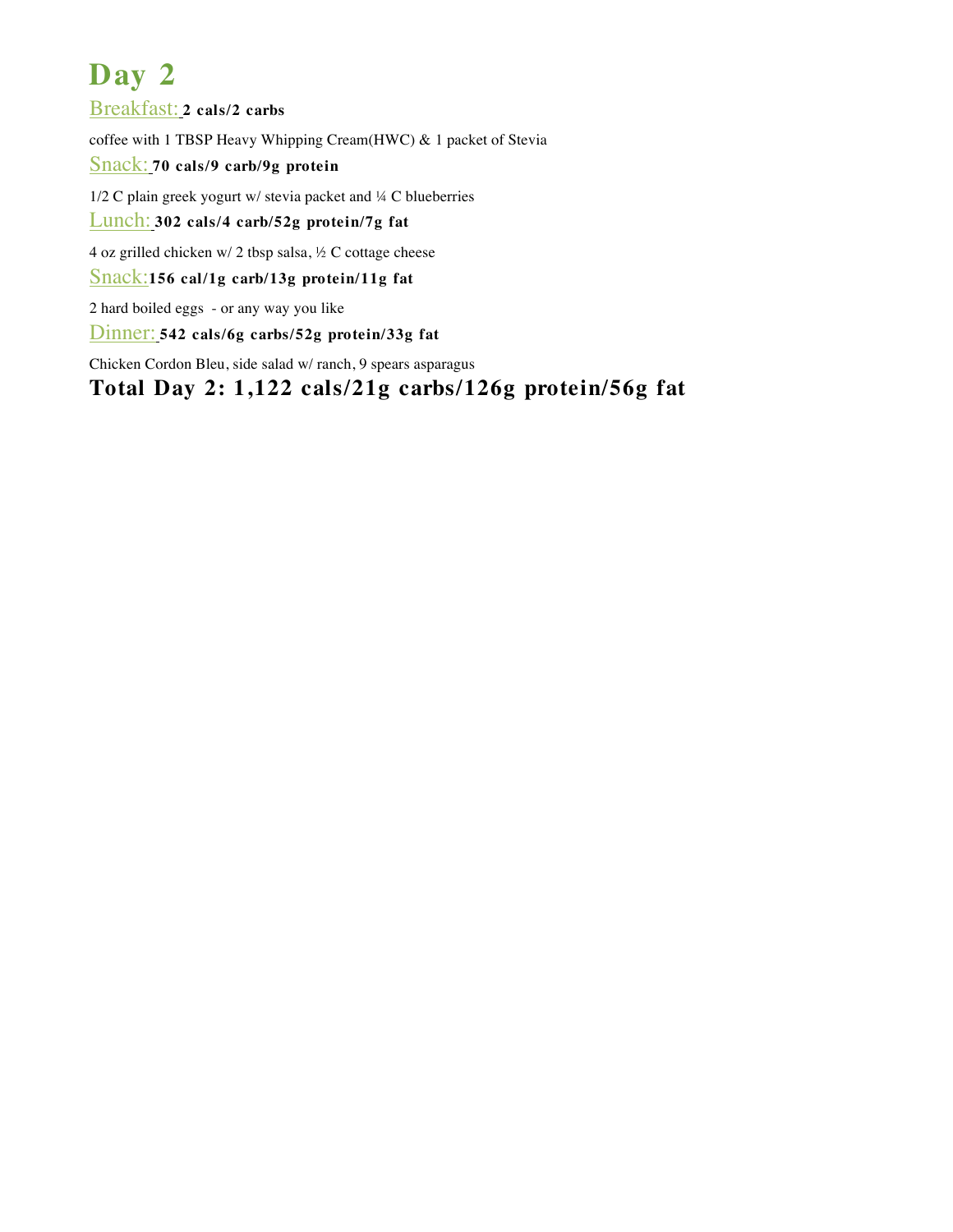Breakfast: **2 cals/2 carbs**

coffee with 1 TBSP Heavy Whipping Cream(HWC) & 1 packet of Stevia

### Snack: **167 cals/4 carbs/17g protein/9g fat**

½ C cottage cheese, ½ oz almonds

Lunch: **325 cals/3g carbs/19g protein/25g fat**

Taco salad – 2 C lettuce, 4 oz ground beef, 1 tbsp sour cream, 2 tbsp salsa

Snack:**60 cal/17g protein/15g fat**

½ can tuna, 1 hard boiled egg

Dinner: **462 cals/4g carbs/15g protein/1g fat**

Blackened salmon w/ avocado cream sauce, 8 grilled shrimp

**Total Day 3: 1,124 cals/10g carbs/67g protein/89g fat**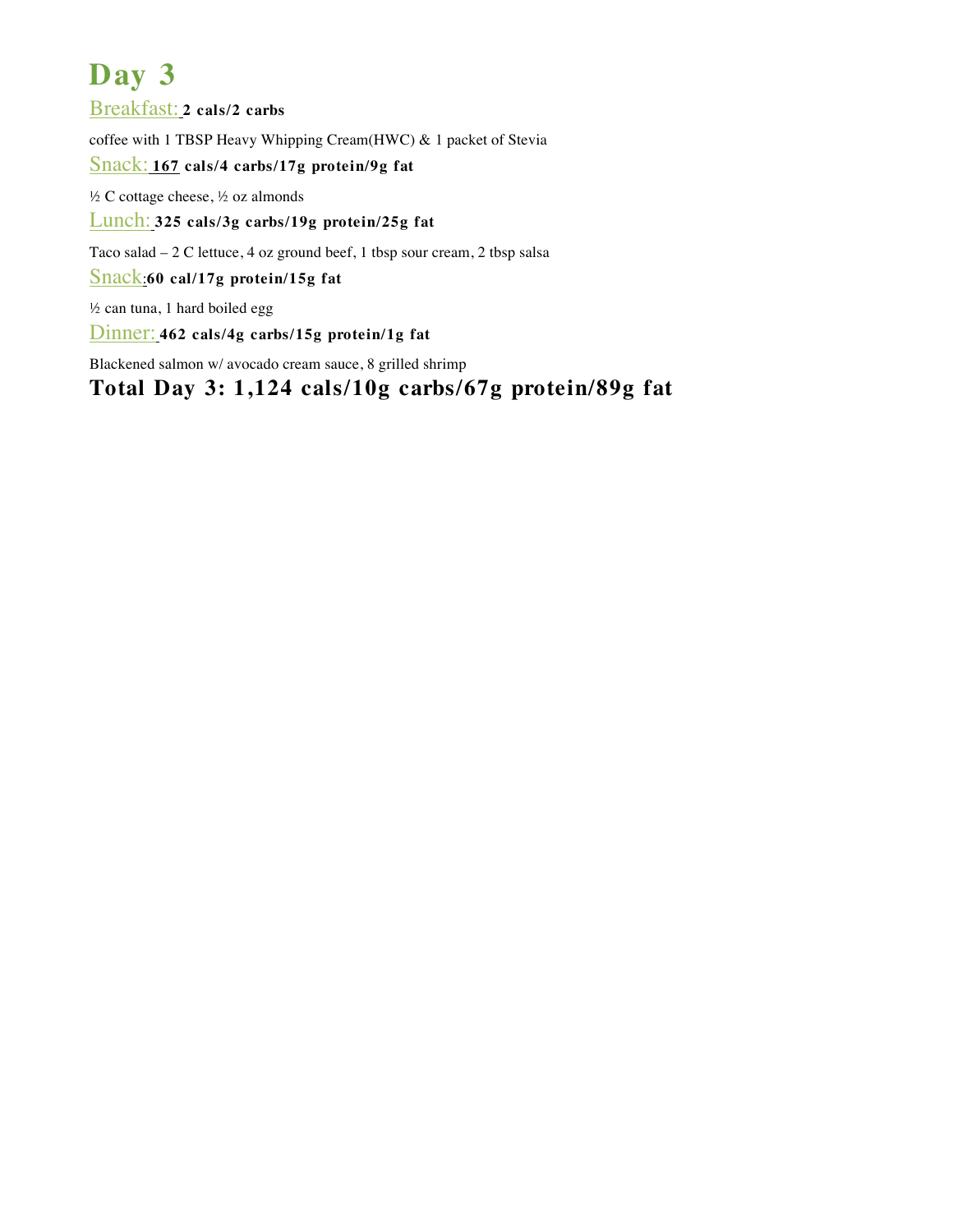Breakfast: **2 cals/2 carbs**

coffee with 1 TBSP Heavy Whipping Cream(HWC) & 1 packet of Stevia

#### Snack: **190 cals/2 carbs/6g protein/15g fat**

1 oz almonds, 5 dill pickle spears

### Lunch: **364 cals/3g carbs/39g protein/22g fat**

4 oz Grilled chicken lettuce wrap (or deli chicken) w/ 1 tbsp mayo, 1 tbsp mustard, 1 slice red onion, 2 slices

tomato, 1 slice havarti

Snack:**142 cal/3g carbs/14g protein/7g fat**

1 /2 Cup cottage cheese, 8 large black olives

Dinner: **453 cals/7g carbs/34g protein/30g fat**

Fathead lasagna

**Total Day 4: 1,183 cals/16g carbs/93g protein/79g fat**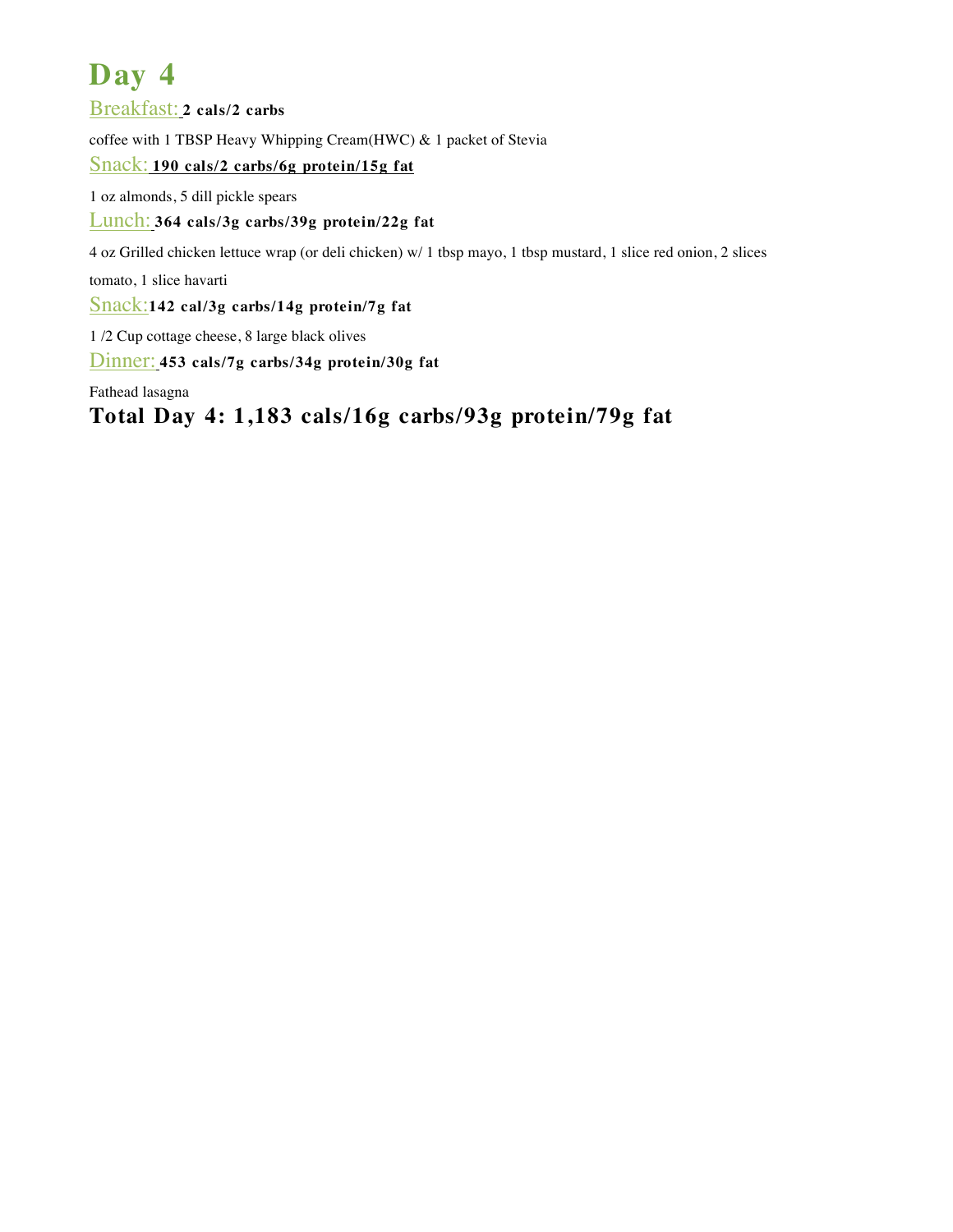Breakfast: **2 cals/2 carbs**

coffee with 1 TBSP Heavy Whipping Cream(HWC) & 1 packet of Stevia

#### Snack: **320cals/1g carb/27g protein/22g fat**

2 hard boiled eggs, 1 serving avocado chicken salad (see recipes)

### Lunch: **370 cals/3g carbs/37g protein/23g fat**

Fast food – Wendy's Asiago Chicken Club- No bun

Snack:**102 cal/1g carbs/12g protein/6g fat**

2 servings Laughing Cow cheese, 2 sticks celery

Dinner: **411 cals/7g carbs/53g protein/18g fat**

Grilled chicken kabobs - ½ green pepper, 1/3 red onion, 6oz chicken, w/ 2 TBSP ranch

### **Total Day 5: 1,255 cals/13g carbs/129g protein/74g fat**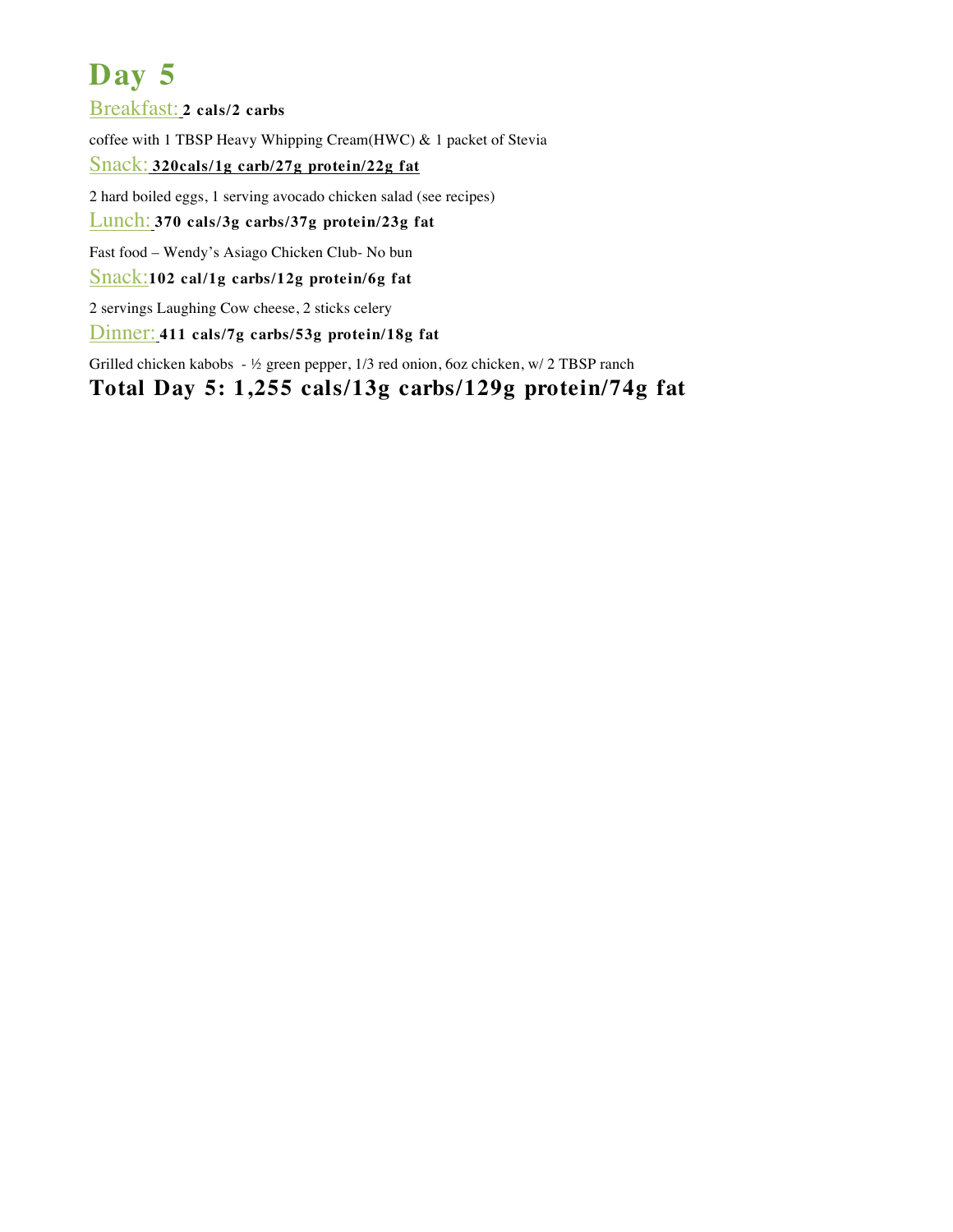Breakfast: **2 cals/2 carbs**

coffee with 1 TBSP Heavy Whipping Cream(HWC) & 1 packet of Stevia

Snack: **60 cals/7g carb/9g protein/0g fat**

½ plain greek yogurt, 1 stevia packet, 2 tbsp blueberries

Lunch: **417 cals/3g carbs/35g protein/28g fat**

2 servings Avocado Chicken Salad (see my recipe), 2 oz pork rinds, 2 TBSP salsa

Snack:**82 cals/3 Carb/14g protein/1g fat**

½ C cottage cheese

Dinner: **526 cals/8g carbs/65g protein/27g fat**

8 oz grilled pork chop, 10 medium grilled shrimp, side salad w/ 1 TBSP ranch

**Total Day 6: 1,137 cals/123g carbs/61g protein/142g fat**